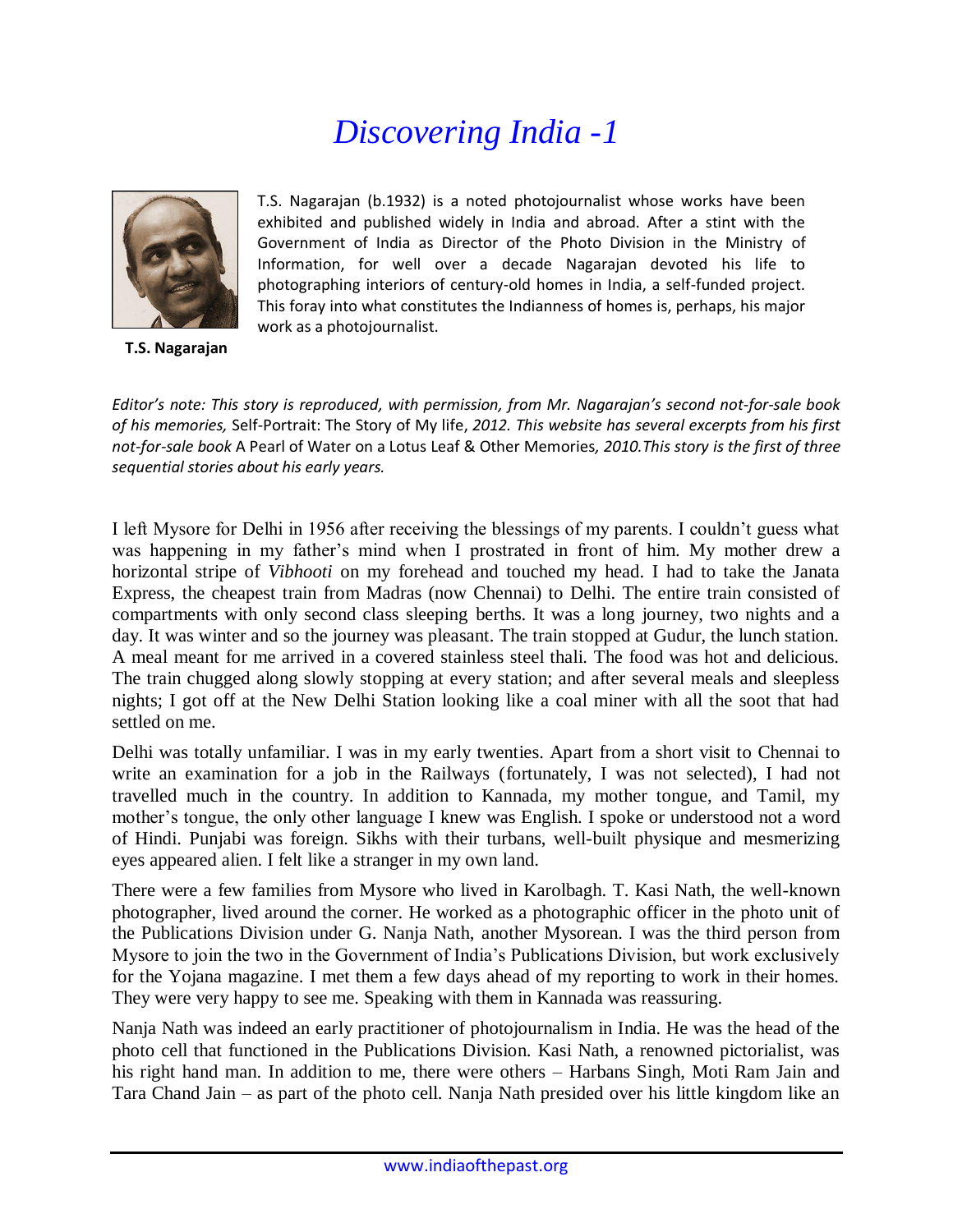emperor. He was short, square-faced, robot-like and physically unimpressive. He made it up by making every one realize that he was the boss. No one questioned his decisions. Kasi Nath was his faithful subject. Administratively, I was part of his set-up, but I worked under the Editor of Yojana. But, now and then, Naja Nath made me realise that he was indeed my boss. So I had to learn the art of tight-rope walking keeping my own estimation of people around me to myself. Barely a year or two after I joined *Yojana*, Nanja Nath mysteriously vanished from the scene. One evening he went out from his home supposedly to buy cigarettes from the shop around the corner and never returned. That was the end of Nanja Nath. He vanished from his kingdom like all dictators do – unsung and unadorned.

## **Room on the Roof**

Initially, I shared a *barsati* (room on the roof of a building with a makeshift bath and a lavatory) with Ramakrishna, a bachelor like me, who worked as a Kannada news reader in the All India Radio. He was a simple and hard working person with a good sense of humour. It was very cold and I had no suitable woollen clothing. Ramakrishna had just one bed and a mattress. He had not bought a *Razai* (a thick blanket heavily filled with cotton) to guard against Delhi's cold. Instead he had a heavy woollen greatcoat, which someone had given him with which he covered himself in the night. All that he could spare for me was a make-shift mattress and no blanket. I had just a sheet over me. I shivered all night. Ramakrishna had shift duty. When he was on early morning shift, a car from the radio station would come around 5 am to pick him up. As soon as he heard the car horn, he would wake me up. Quickly I would jump up and stretch myself on his bed. He would put the greatcoat over me and leave. I used to wait for this moment when the greatcoat would fall over me to sleep comfortably until long after daybreak.

I had been told to report for duty at the Publications Division from where the Yojana fortnightly was published. The office of *Yojana* was located in the old Secretariat, presently housing the Delhi administration offices. The editor had a circular room in one corner of the building. Khushwant Singh had just returned to India after a long stay abroad and had agreed to edit the journal after much persuasion by the government. There was so much of corridor talk about him and his background. That he was the son of a knighted Sikh who had built a large part of New Delhi and that he was among the richest men in the Capital, who actually didn't give a damn for the salary he was getting, which was actually much higher than that of his boss, the Director, Mr. Mohan Rao, another Mysorean. All this had glorified him in the eyes of his colleagues. This gave him a special status in the office. Everyone looked at him with much awe as though he had just landed from space.

## **First Boss**

On my first day in the office, after completing formalities, I went into the editor's room. Khushwant sat behind a large table, covered with green flannel and a glass top. He was somewhat shabbily dressed in a blue sweat-shirt and a white turban, not very well tied. Even before I could sit down, he greeted me with a broad smile. Calling me 'Naga' he said, "I have staked my reputation on you." His voice was sonorous; his accent perfect. I fell silent and began shuffling my feet.

Some very talented and experienced people were on the staff of the magazine. Among them were Sheila Dhar, M.A. Husaini and Alamelu Krishnaswamy. I was the only one with no experience.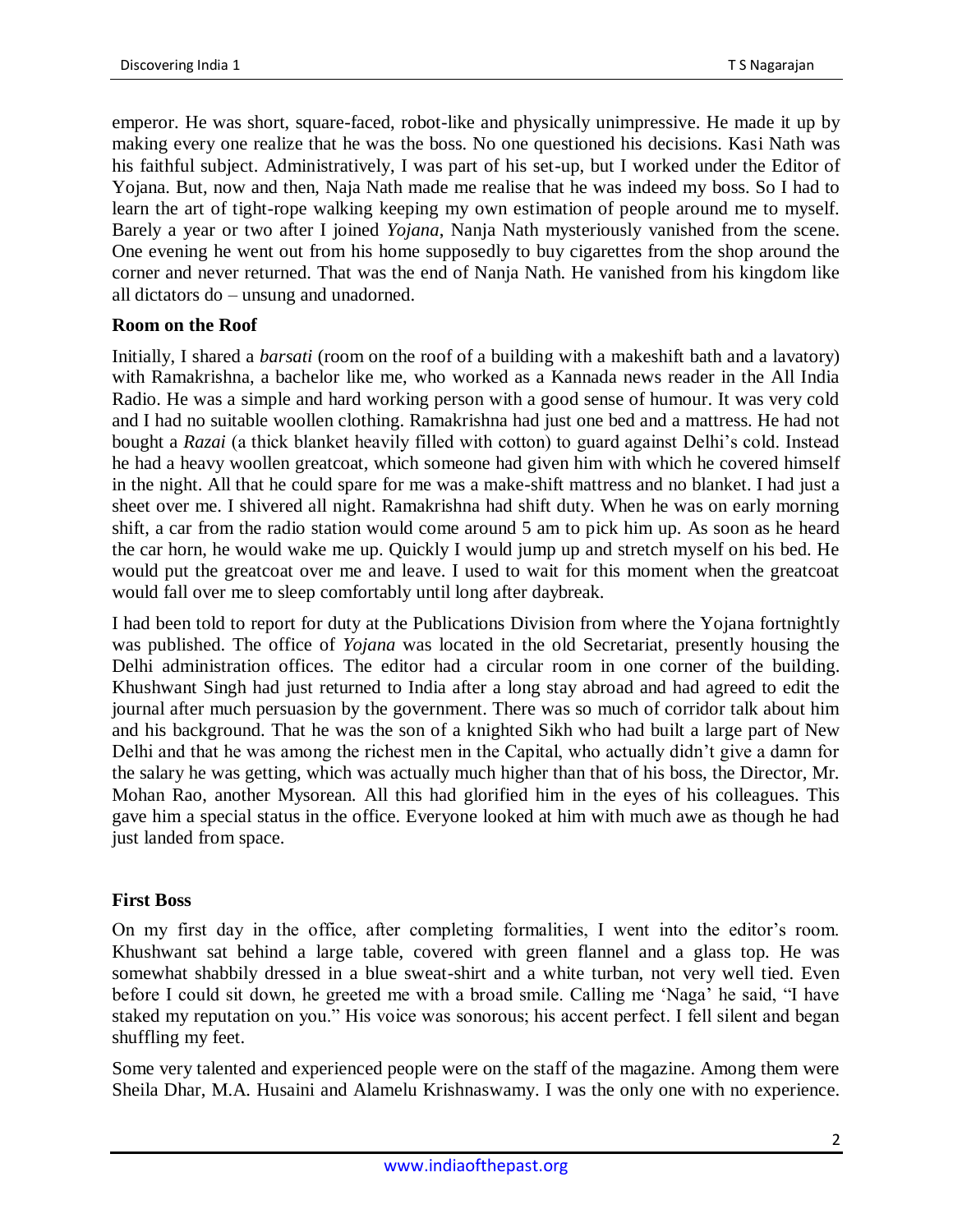Khushwant was always the first to arrive in the office and also the first to leave. He used to finish most of his writing much before all of us arrived. The first job for the day was the meeting in the editor's room. But, in these meetings, invariably much time was spent on office gossip. Khushwant, an excellent raconteur, used to regale us with jokes, mostly concerning the colleagues. This is why none of us missed these meetings. He was also very informal and utterly unbureaucratic. Though a peon sat on a stool outside his room, he seldom pressed the bell to call him. Also, he never sent for us. Either he called us on the phone or personally came up to our rooms. He hated files and finished answering long official notes scribbling a word or two like I agree" or "I don't agree". He never dictated any notes or letters to his secretary. He wrote out everything in long hand, which only his secretary could decipher. It took some time for us to get used to his scribbling. Travelling widely in the country and working with him brought me close to Khushwant, which resulted in a warm and enduring friendship.

The salary I was getting was not big but good enough to spend on some comforts for myself and spare a part to my mother. There was no need to continue living with Ramakrishna in the *barsati*. I looked for a room for myself and found a large one with a bath attached on Rohtak Road, near Karolbagh. The rent was a mere Rs.75. I furnished the room with rented furniture from Banerjee Brothers in Karolbagh, and enrolled myself as a regular boarder with a South Indian mess in the area. But there was the problem of walking all the way to the mess and to catch a bus in the morning to reach the office in Old Delhi. I needed to move closer to the mess and the bus stand in Karolbagh.

I began hunting for accommodation in the evenings. Punjabi house owners preferred Madrasis (as they called all South Indians) because they found them reliable. But there was a hitch; bachelors were excluded. Luckily, I found a two-room facility on the first floor of a building owned by a former Railway employee, Mr. Saigal, who lived below on the ground floor. The first floor actually had four rooms with a bath and a lavatory, which I had to share with S.R. Kuppanna from Mysore, who worked in the Indian Standards Institution. I felt comfortable in the new home.

Eating out was no problem in Karolbagh. There were many South Indian messes, who served breakfast, lunch and dinner on a monthly charge. Rangarajan, my schoolmate in Mysore, who lived near, ate in a mess called "Chami Mess", well-known in the area. He introduced me to that mess; and we began eating there on a regular basis. We used to finish lunch in a hurry before leaving for the office in the morning. Dinner was not hurried. We were good eaters, who cleared mountains of rice and rasam or sambar in a jiffy. We loved vegetable curries and invariably asked for repeated helpings. After dinner, we ambled towards home, helping ourselves on the way to a large lota of hot milk with cream floating on top, at the Punjab Sweet Shop on Ajmal Khan Road. We loved chewing paans. The nightcap was generally some 15 to 20 paans smeared with chuna and chewed with thin slices of betel nut. Rangarajan was an able singer of Carnatic music. He had undergone rigorous training with a guru in Mysore. On Sunday nights, there were mini concerts at home with Rangarajan singing and I accompanying him on the mridangam, which was nothing but an empty cardboard box. I owe my ability to enjoy classical music today to Rangarajan and those impromptu music concerts at home in Karolbagh.

I must mention here that, much to our disappointment, our gluttonous adventures in the Chami Mess had to come to a sudden end. One Sunday morning, while we settled the monthly bill with the manager, we were told curtly that the mess was unable to have both of us as regular clients and we should make alternative arrangements. We were given enough hints to understand that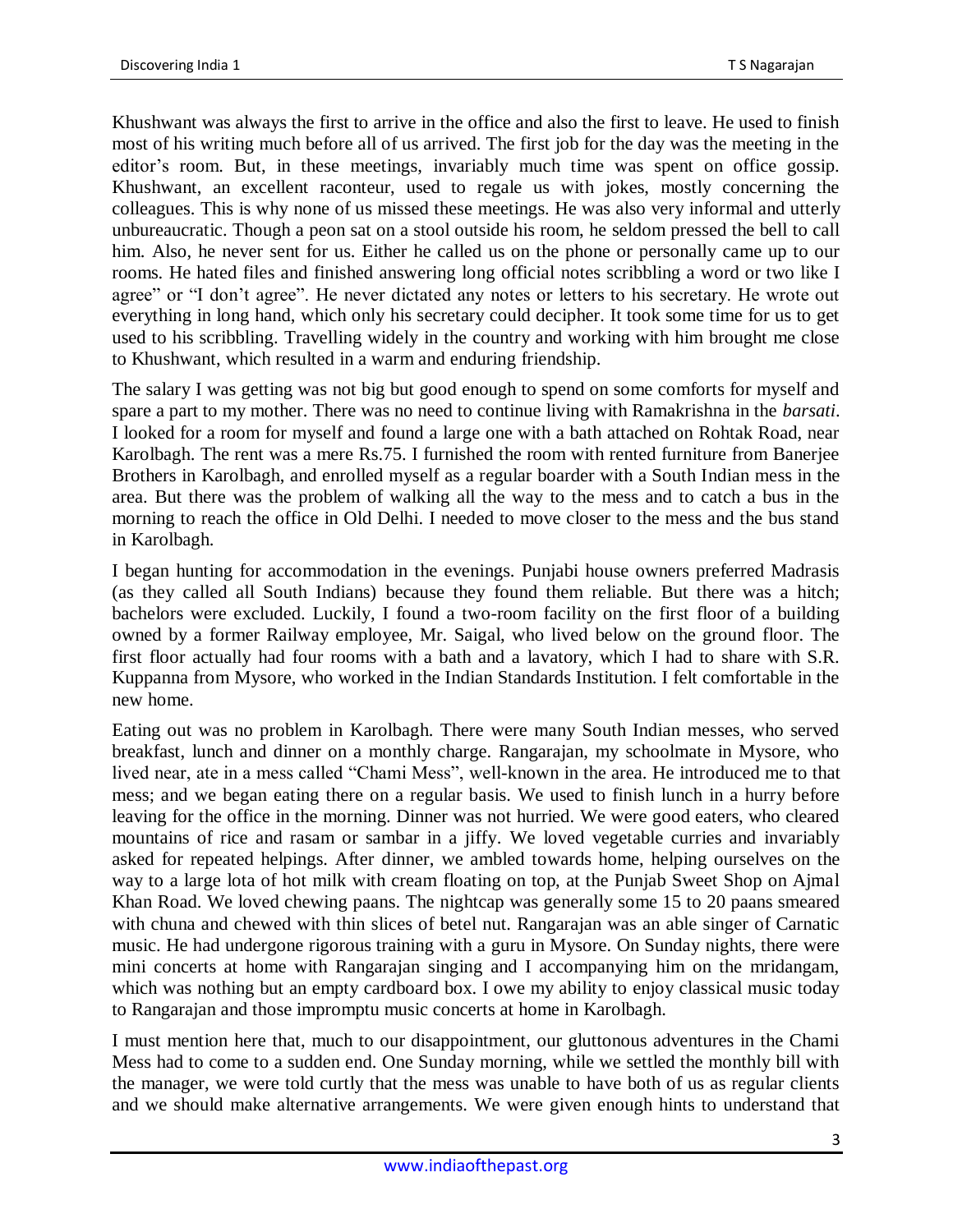the mess was on the losing side because of the unimaginable quantities of food we devoured at every meal. It was only after a long hunt, we found admission to another mess (Subba Rao Mess) on Ajmal Khan Road.

#### **Yojana Family**

Life fell into a routine. Get ready in the morning, go to the mess, eat lunch and then join the bus queue at Arya Samaj Road to reach office. I found the office interesting. Though I was a photographer attached to the journal, I took part in all the stages of its production. Sheila Dhar, Husaini and Ammu (Alamelu Krishnaswamy) were fine colleagues, very proficient in their work. Sheila was married to P.N. Dhar, who was a professor of economics in the Delhi School of Economics. She was big made but very active and full of life. She was a singer too. But her greatest talent was that she was a good mimic and an excellent storyteller. Husaini belonged to Lucknow, a Syed, shy and serious. He was the son of a well-known Urdu writer. He was lean, tall, scrupulous, and a puritan, a devout Muslim, who prayed five times a day. When he walked in the long office corridor, he gave the impression of a camel trotting. Ammu was much unlike the other two; short, not lean but compact; a Tamil lady in a Kancheevaram saree with a red Bindi on her forehead. All the three were gems. A little later, a wiry and a witty gentleman called Srinivasachar (who looked like the great C. Rajagopalachari if he wore dark glasses) joined us. He belonged to Mysore, and had earlier worked with the archaeological department of the State government. He was indeed the Acharya (Guru), a knowledge resource for all of us. He wrote impeccable English and wielded his pen like a calligraphist. Khushwant thus had a very talented group around him, which functioned like a family.

I travelled frequently with them, especially with the Editor, to write and photograph stories on planning and development for the journal. Khushwant loved travelling by train. Both of us were entitled to travel in first class. He felt uncomfortable in the company of strangers and so always preferred a two-berth coupe. He warned me that he snored heavily and that I shouldn't mind. This did not bother me since I went to sleep the moment I stretched myself on the upper berth.

Once I went with Khushwant on an all-India tour; this time by air. We touched Cochin and stayed a night at the famous Malabar Hotel, ideally located on the backwaters. I had a huge room with teak flooring for myself. That was my first experience of a luxury hotel. I was not entitled to stay in such expensive hotels, but Khushwant was keen that I stayed with him wherever he went. He paid for me. The stay at the Malabar Hotel has firmly stood in my memory because of another reason. When we relaxed on its green lawns in the evening, Khushwant ordered a drink for himself and, at the same time asked for a glass of beer for me. He talked about the muchmisunderstood aspects of drinking and persuaded me to try the beer, which I did with much trepidation. That was the first time I had tasted alcohol. Through my life, I never developed a fascination for it but, Khushwant always poured a drink for me whenever I went to his Delhi home. His stay with Yojana was very brief, less than two years. But, I continued with the journal for a longer time and stayed on in the Capital. It was my good luck that I served under very accomplished people.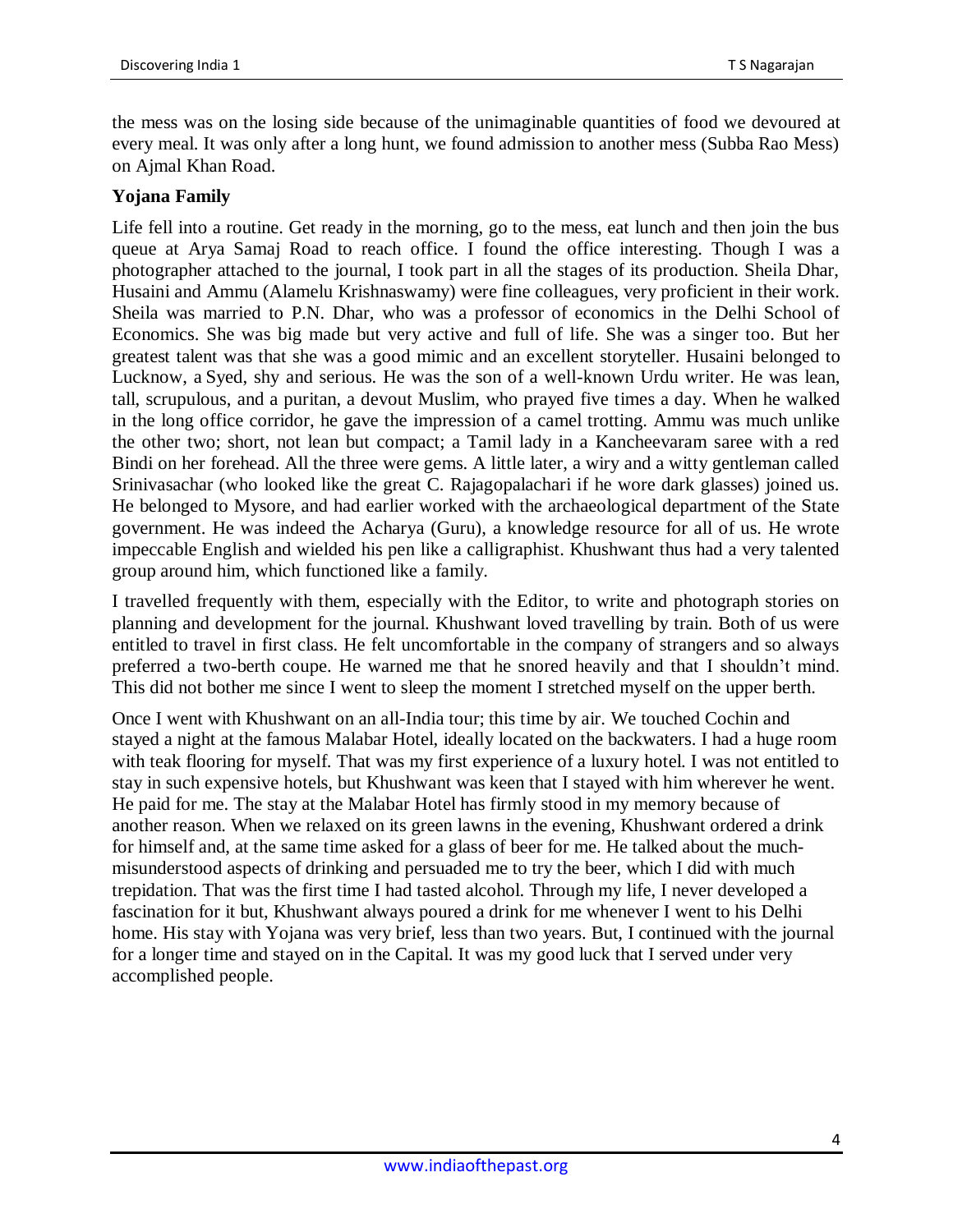

Khushwant Singh, right, as Editor of *Yojana"*, journal of the Planning Commission. In Bhakra village, a villager (on the left) told Khushwant that he was aware, even as a young man, that one day a great dam would come up near his village. The Bhakra dam gets its name from this village, which was submerged in the waters of the Sutlej after the dam was built. (Photo: T.S. Nagarajan)

# **Wedding Bells**

Meanwhile, I began thinking about my marriage. I had always believed that I should marry at the right age and settled down early in life. I was already two years old in my job. I was 25. I wrote to my parents in Mysore about this and wanted them to look for a suitable girl, preferably from Tamil Nadu. I had nothing against Kannada-speaking girls. But, somehow, I felt Tamil girls were smarter, had classical looks and above all they were very photogenic.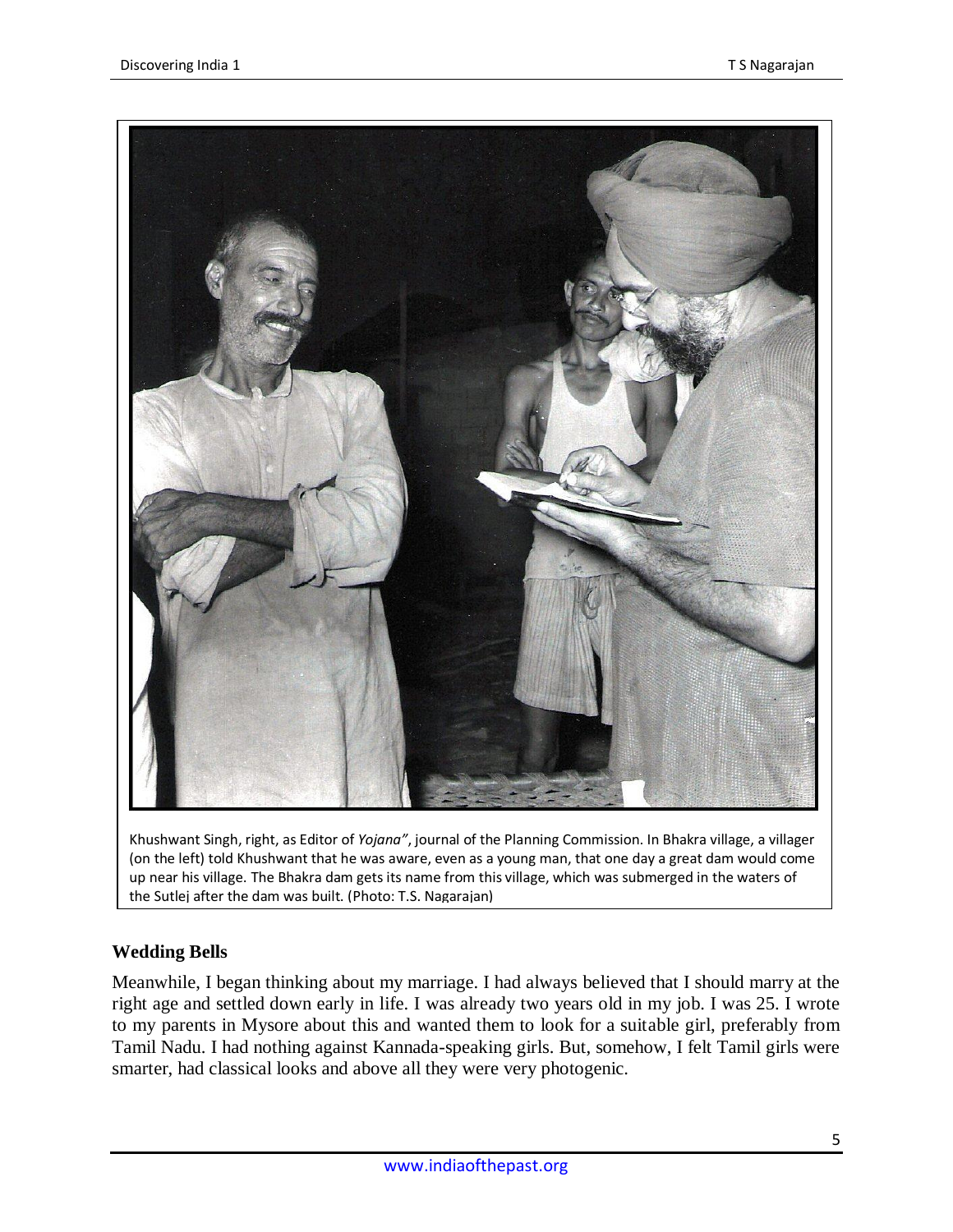

Meenakshi's photo, sent to me for approval, 1958.

Regarding finding a bride for me, my parents discussed the matter with one of my uncles (my mother's brother) who had become some sort of an adviser to them on all important matters. He said that his friend and an office colleague called Krishnan who had a sister named Meenakshi for marriage. The family lived in Madurai. My parents, especially my mother, who hailed from Madurai, jumped at the proposal and wanted him to proceed further with the alliance. Things moved fast.

I received a photograph of the bride for initial approval. In the postcard size black and white photograph, she looked elegant and beautiful with sharp classical features. I put the photograph into a frame and gave it a pride of place on my office table. The picture floored me and my friends. My uncle wrote to me asking for a photograph of me to be given to the girl's parents. He thought that for a professional photographer to produce a flattering portrait of his own was no big deal. It was not so.

That evening after dinner, my friends and I sat together and went through my collection. None of the pictures made the grade. A fresh picture had to be taken. I discussed the matter with my colleague Sardar Harbans Singh in the office. He

felt that it should be a picture showing me as a senior officer, sitting in front of an impressive table covered with green flannel and a table lamp, pin cushion, calling bell etc. on top. Just the way you find senior civil servants in Delhi show off their status. Being a junior gazetted officer, I shared a room with a colleague with the minimum furniture. There was nothing to show off. Finally, we thought of a simple solution. The picture was taken with me sitting in my boss' chair in his room after he had left the office. It was an impressive shot. Years later, I told Khushwant Singh the story and showed him the picture in whose room it had been done. He had a hearty laugh.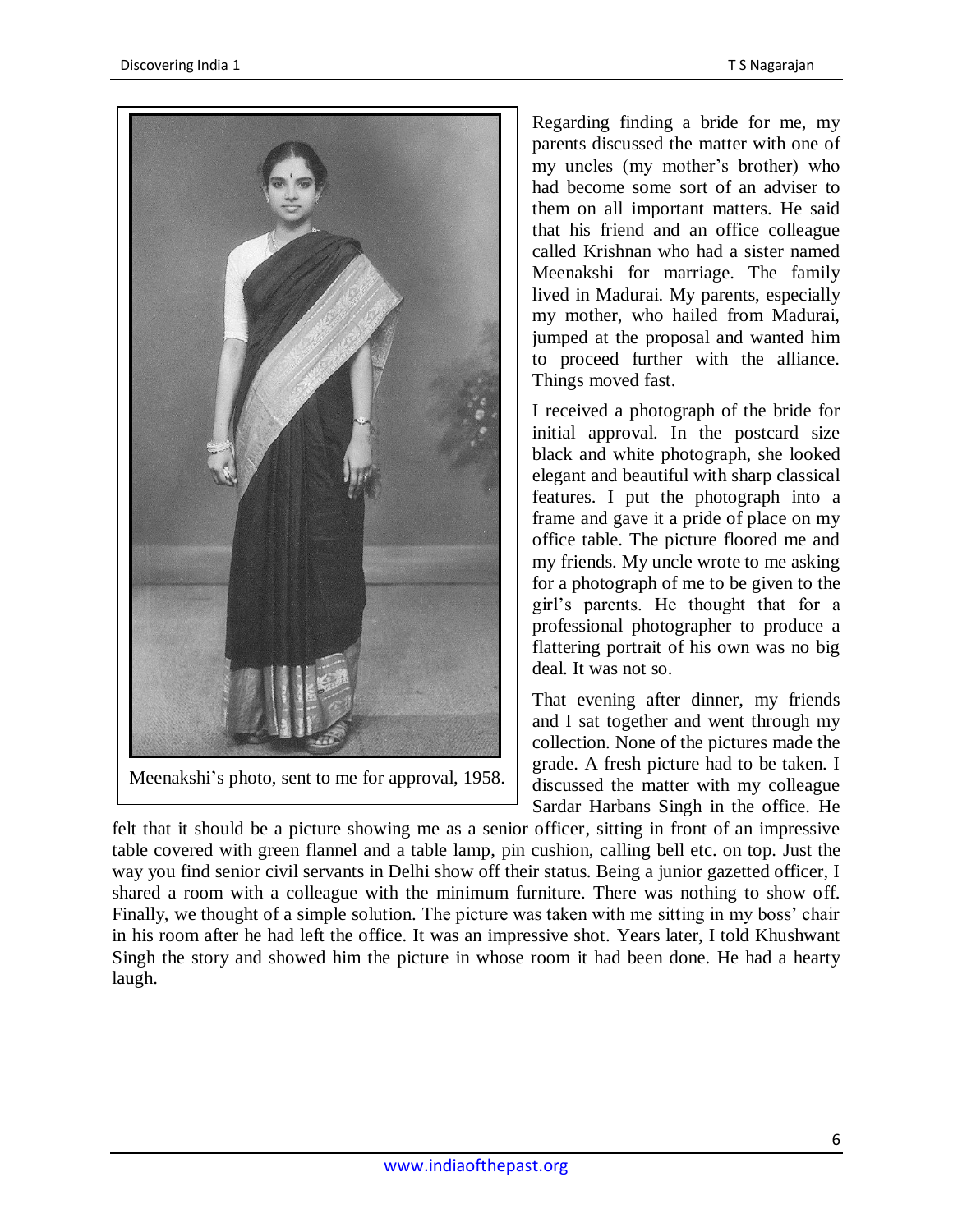

I came home on a short leave from Delhi. The boy (me) and the girl (my prospective bride) saw each other (from a comfortable distance, no conversation was permitted) in a cousin's home in Bangalore. The alliance was finalised. The date and place of the wedding was fixed as August 20, 1958 at Madurai. The marriage was a simple unostentatious affair, attended by my Mysore friends. I remember after the ceremony both of us were taken to the temple for a special worship of

goddess Meenakshi. It was then I saw the great temple for the first time and the bewitching beauty of the deity in the sanctum with her diamond-studded nose ring which glowed like a blazing star.



became my wife's hometown.

I first read an English version of *Silappadikaram* (The Ankle Bracelet), the great Tamil epic by Prince Ilango Adigal, while I was in college. The poet's description of Madurai, the Pandyan capital, as seen by Kovalan, the hero of the story, captured my imagination. Since then Madurai became special to me. Often I tried to create an image of the city in my mind with its mammoth temple, the celebrated sculpture depicting the wedding of Meenakshi with Shiva as Sundareshwar, its colourful bazaars and above all its women of great beauty, as charming as their counterparts in stone in the temple, with their flowing plaits bedecked with fragrant jasmine. This fascinating picture of the city stayed with me for long and until, I married a fish-eyed nymph named Meenakshi from Madurai making my dream a reality. Madurai no longer remained a poet's fantasy. It

Since I was on a short leave, I returned to Delhi soon after the wedding. I told Meenakshi that she needed to get to know my large family and left her with my parents. She stayed in Mysore at the 'head office' for a month. My brothers and their wives just loved the pretty addition to the family. My father, who rarely spoke to his daughters-in-law, took a special fascination for the new entrant and conversed with her frequently. My mother took her proudly to her friends' houses in the neighbourhood, almost as an exhibit. The short stay at Mysore without me next to her was somewhat tough for Meenakshi. She had never lived in a large family. She understood